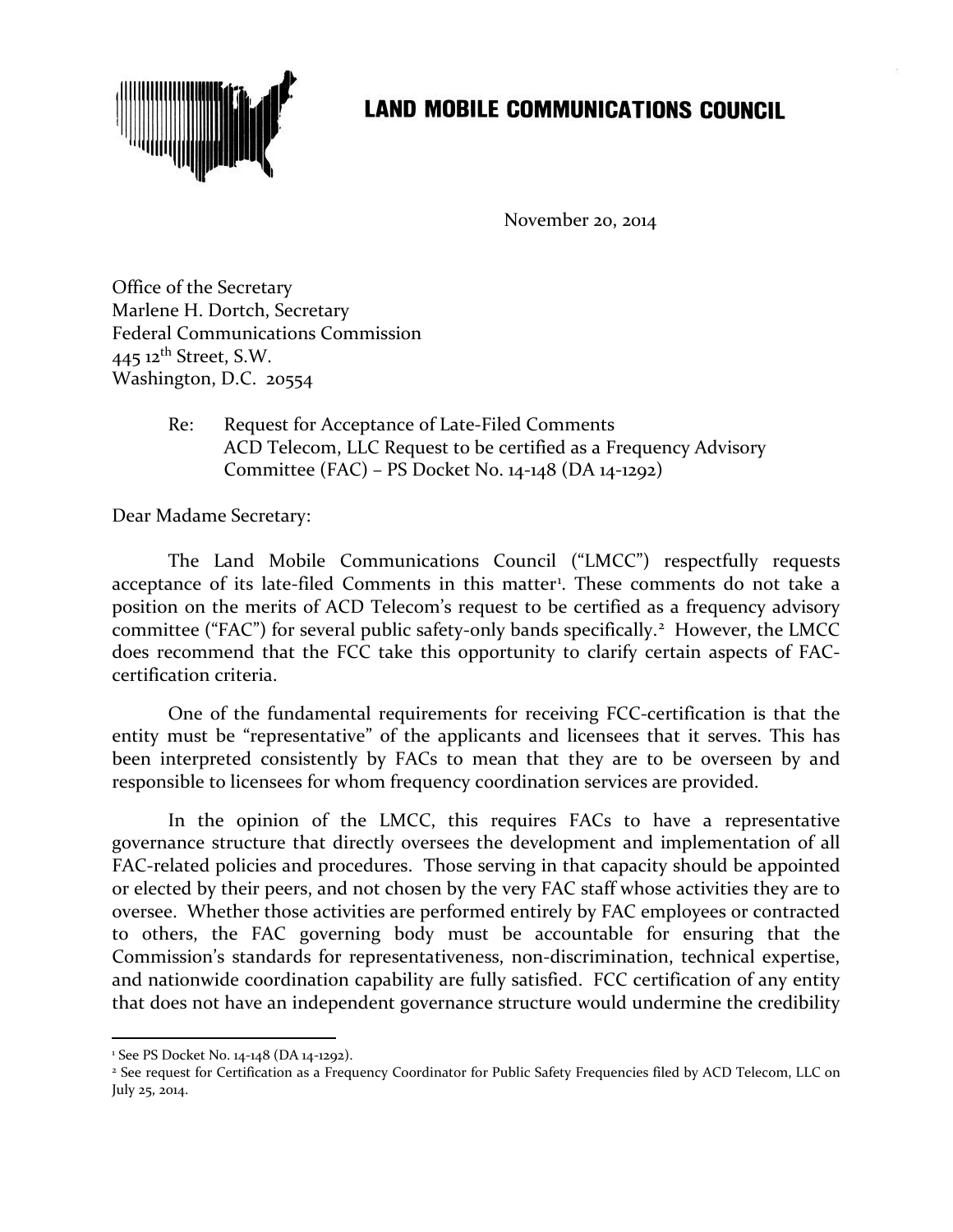of the entire frequency coordination process upon which the Part 90 spectrum is made available.

We appreciate the opportunity to address this important issue, as the FCC considers requests from entities that seek FCC certification as a Part 90 FAC.

Sincerely, **Secretary** Mark E. Crosby